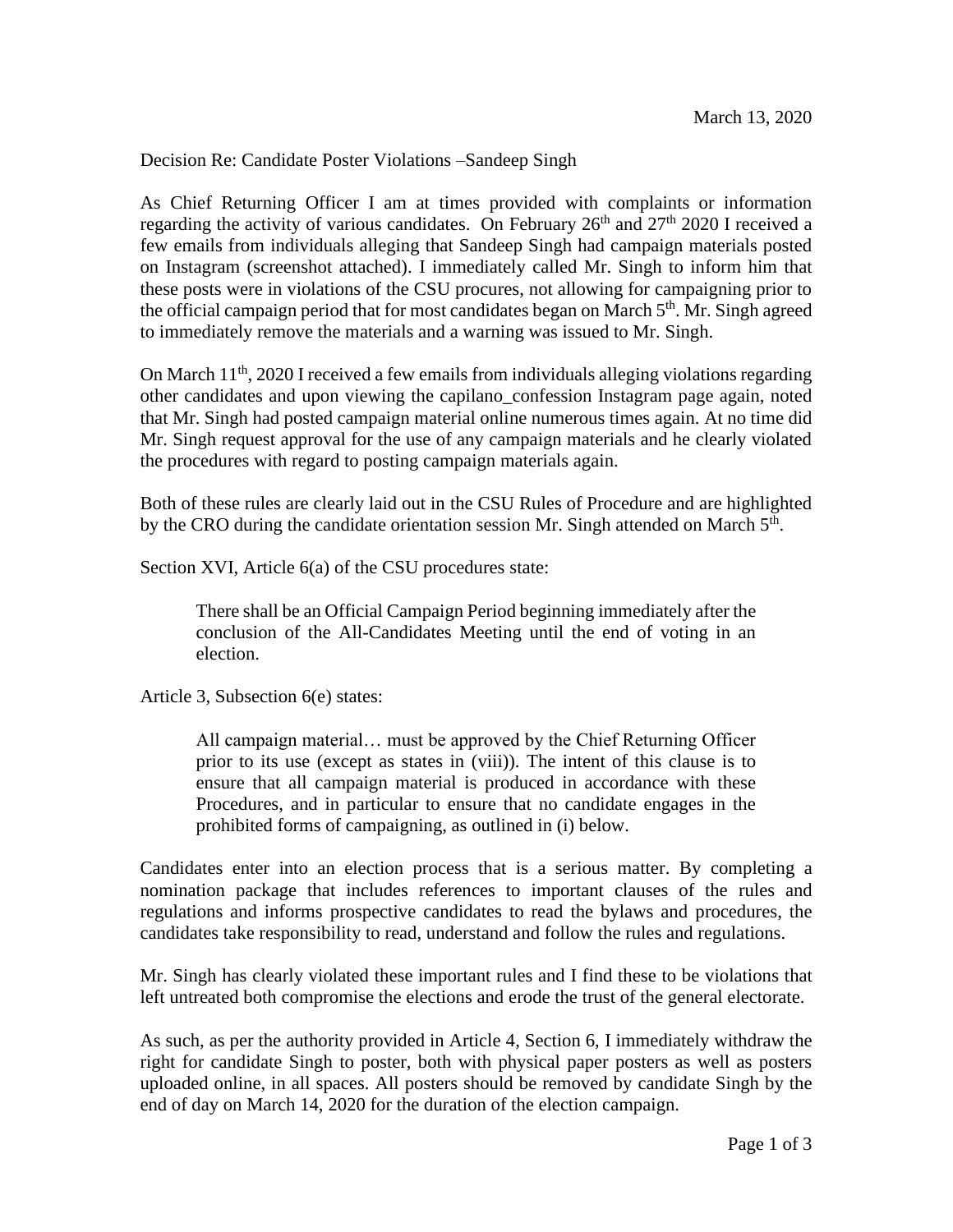I note that the candidate has 48 hours from the time they receive this decision to submit an appeal in the manner set forth in Section XVI, Article 10 of the CSU procedures.

 $\sqrt{2}$ 

Ron Laufer Chief Returning Officer

Screen Shot 1 – Mr. Singh's post on the capilano\_confession Instagram page (Feb. 26).